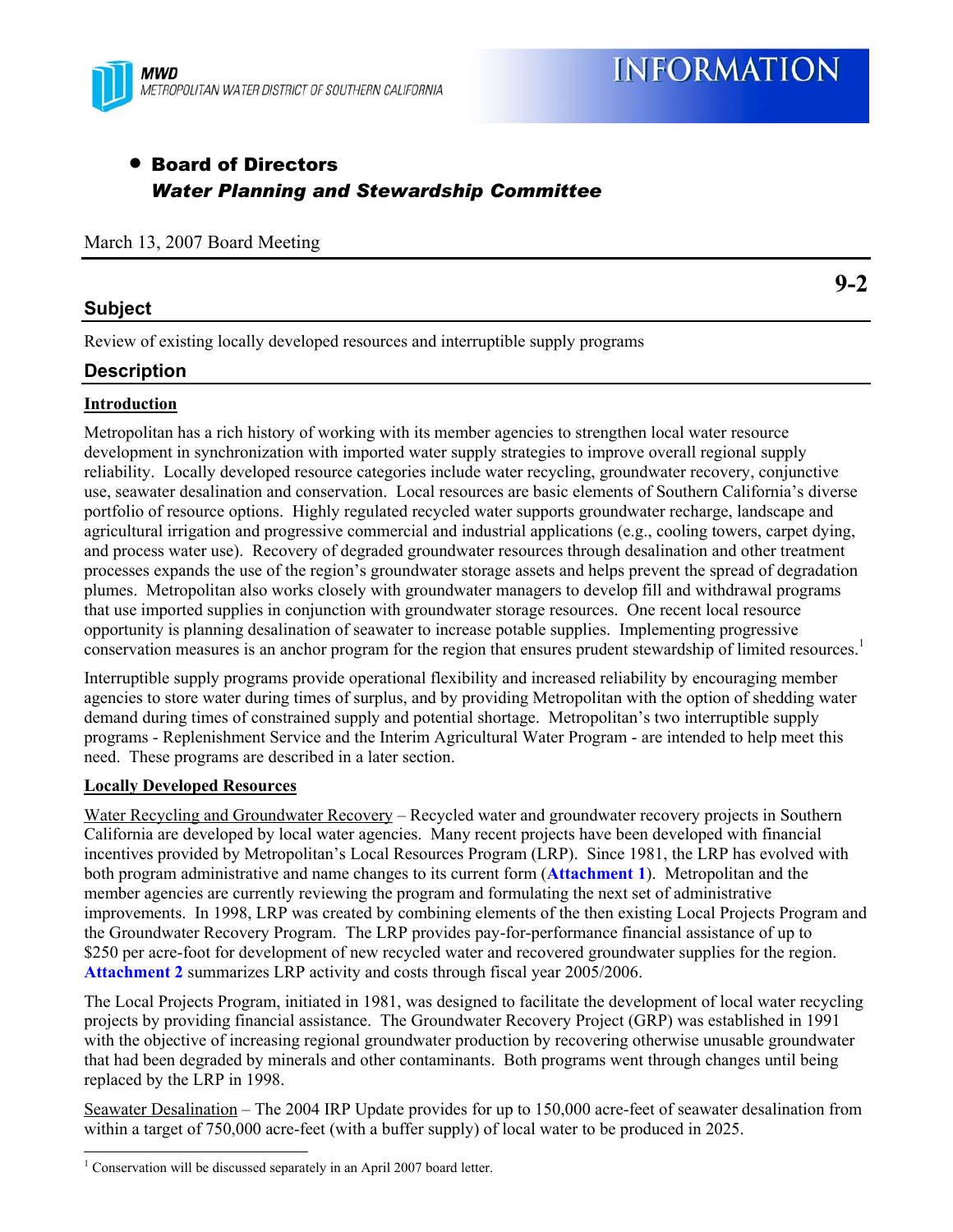Working with the member agencies, Metropolitan's Board approved providing financial support for five proposed seawater desalination projects in its service area (**Attachment 3**). Financial incentives would be up to \$250 per acre-foot of desalinated seawater used to increase potable supplies. These projects are expected to come in the 2010 to 2015 time range and are currently in the planning, piloting and permitting stages.

Despite declining costs, implementation of large-scale seawater desalination plants continues to face formidable challenges including high power costs, the cost of membrane replacement, and permitting issues. To address project issues requiring additional research and investigation, Metropolitan provided \$50,000 to each of the five member agencies submitting proposals to research various aspects of seawater desalination. Finally, Metropolitan is also assisting its member agencies in developing legislative strategies, seeking grants and loans, and informing decision-makers about the role of seawater desalination in the region's water resource portfolio.

IRP Targets – In approving the IRP Update, Metropolitan's Board directed that a planning buffer supply be established to hedge against potential resource implementation risks and supply/demand uncertainty.<sup>2</sup> Accordingly, the IRP Update called for identification and implementation of a 500,000 acre-foot supply buffer over and above the established IRP targets. Half of this increase will be drawn from increased Central Valley transfer targets; the other 250,000 acre-feet per year will result from increases in the targets for water recycling, groundwater recovery and seawater desalination.

Figure 1 shows the new IRP targets with and without the supply buffer. These targets apply to the combination of programs funded entirely by local agencies plus those developed with Metropolitan's funding assistance.



# **Figure 1: Local Resources Program IRP Targets**

#### **Interruptible Supplies**

l

Metropolitan's Interim Agricultural Water Program (**Attachment 4**) and the Replenishment Service Program (**Attachment 5**) are both intended to help reduce demands on Metropolitan during times of shortage. The effect is to increase the reliability of supplies available for other uses.

Interim Agricultural Water Program **–** The Interim Agricultural Water Program provides water service for agricultural use. Currently, the program allocates a maximum of 155,190 acre-feet for purchase at a discounted rate to 12 eligible agencies. As a condition of program participation, member agencies provide a written plan to Metropolitan showing how it will meet mandatory cuts to its Interim Agricultural Water Program deliveries during a shortage. Should a supply shortage occur, the General Manager might exercise discretion to reduce program deliveries by up to 30 percent prior to imposing any mandatory reductions as set forth in Metropolitan's *Water Surplus and Drought Management Plan*. Assuming participating agencies were drawing their allowable

<sup>&</sup>lt;sup>2</sup> The planning buffer calls for Metropolitan to develop 500,000 acre-feet of supplies in addition to the 2025 IRP resource targets. Development of the buffer will be equally split between local and imported sources. The supply buffer is consistent with Metropolitan's practice of developing supplies that are available at least 10 years in advance of need. Partial or full implementation of the supply buffer is dependent on the progress in developing planned projects and ongoing decisions by the Board of Directors.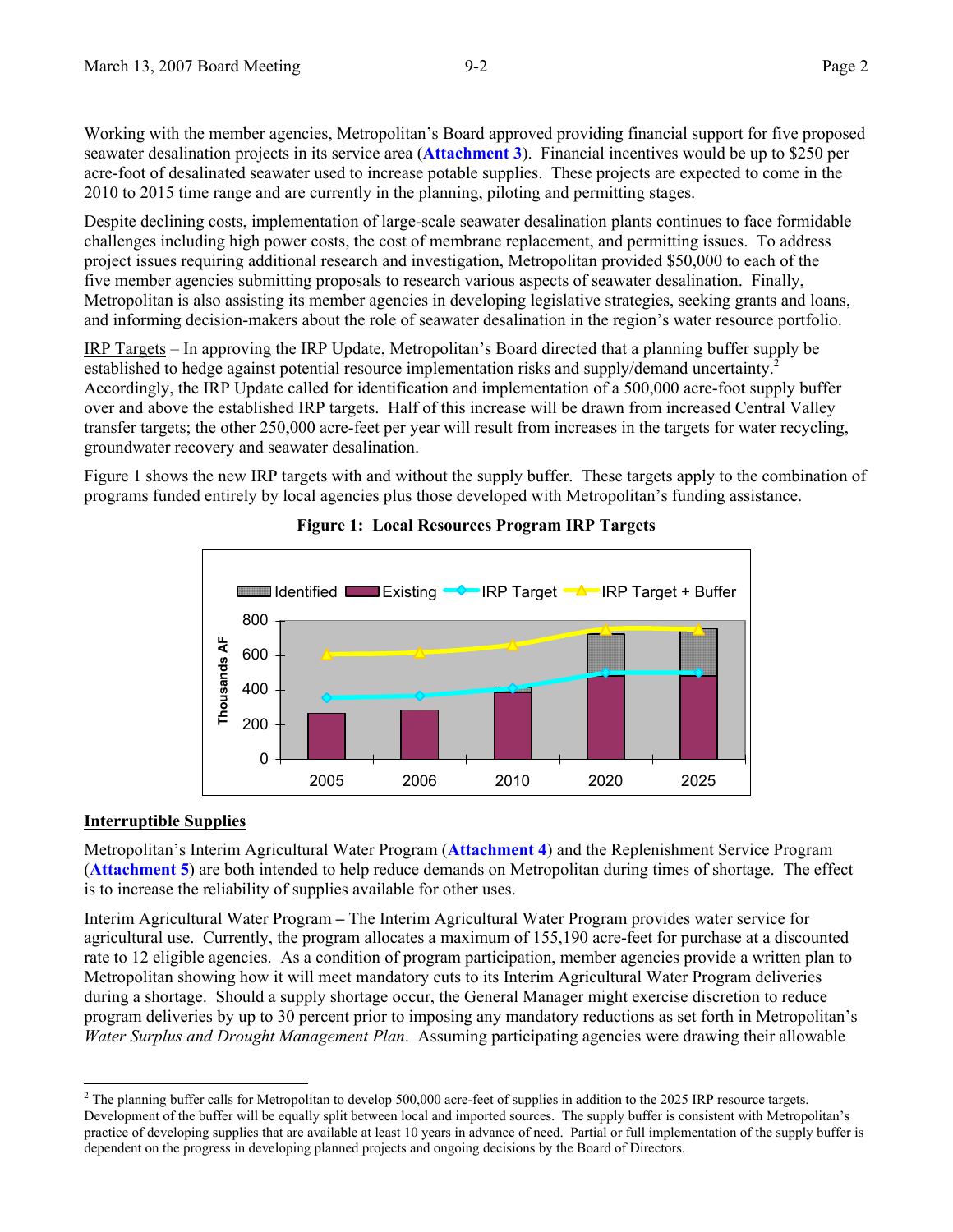maximum amount when the General Manager called for 30 percent reductions, 46,557 acre-feet would become available to meet other Metropolitan service area needs.

Replenishment Service Program – The goals of the Replenishment Service Program are to: (1) achieve greater conjunctive use of imported and local supplies; (2) encourage construction of additional local production facilities; and (3) reduce member agencies' dependence on deliveries from Metropolitan during periods of shortage. Replenishment Service water is available whenever the General Manager determines that water and system capacity are available.

Member agencies are encouraged to take replenishment water through a discounted rate offered by Metropolitan. To receive the lower rate, agencies must certify to Metropolitan the amounts of imported water that they have stored in local reservoirs and groundwater basins by direct and in-lieu means.

The economic incentive offered by the Replenishment Service rate is intended to encourage local agencies to invest in new water production, storage, treatment and transmission facilities—thus reducing reliance on Metropolitan during times of shortage. By drawing upon water stored under the Replenishment Service Program, shortages can be mitigated through local withdrawal actions. Furthermore, non-participating agencies benefit by the freeing up of water that would otherwise be used by participating agencies.

The General Manager may terminate Replenishment Service for direct reservoir and groundwater replenishment upon 24 hours notice. Service for in-lieu groundwater or reservoir replenishment may be terminated upon 48 hours notice.

#### **Implementation Issues**

Metropolitan staff is currently working closely with member agencies to accurately assess regional groundwater conditions to guide future program implementation steps and to upgrade implementation methods for the Local Resources Program. Staff is also working closely with member agencies on developing solutions for seawater desalination. Project implementation in all of these categories is challenged by treatment and water production capital financing, rising energy costs, public acceptance of treated water (especially recycled water and use of contaminated groundwater resources), and regulatory and permitting hurdles. Additionally, groundwater adjudication and basin management rules need to be addressed when developing new groundwater projects.

# **Policy**

By Minute Item 43021, dated June 9, 1998, the Board approved the Local Resources Program.

By Minute Item 44578, dated Aug. 20, 2001, the Board approved the Seawater Desalination Program and Administrative Guidelines.

By Minute Item 45841, dated July 13, 2004, the Board adopted the Integrated Water Resources Program Update.

Chapter 9, Sections 4900-4906 of the *Administrative Code of The Metropolitan Water District of Southern California*, authorizes the Interim Agricultural Water Program.

Chapter 9, Section 4514 of the *Administrative Code of The Metropolitan Water District of Southern California*, authorizes replenishment service subject to specified conditions.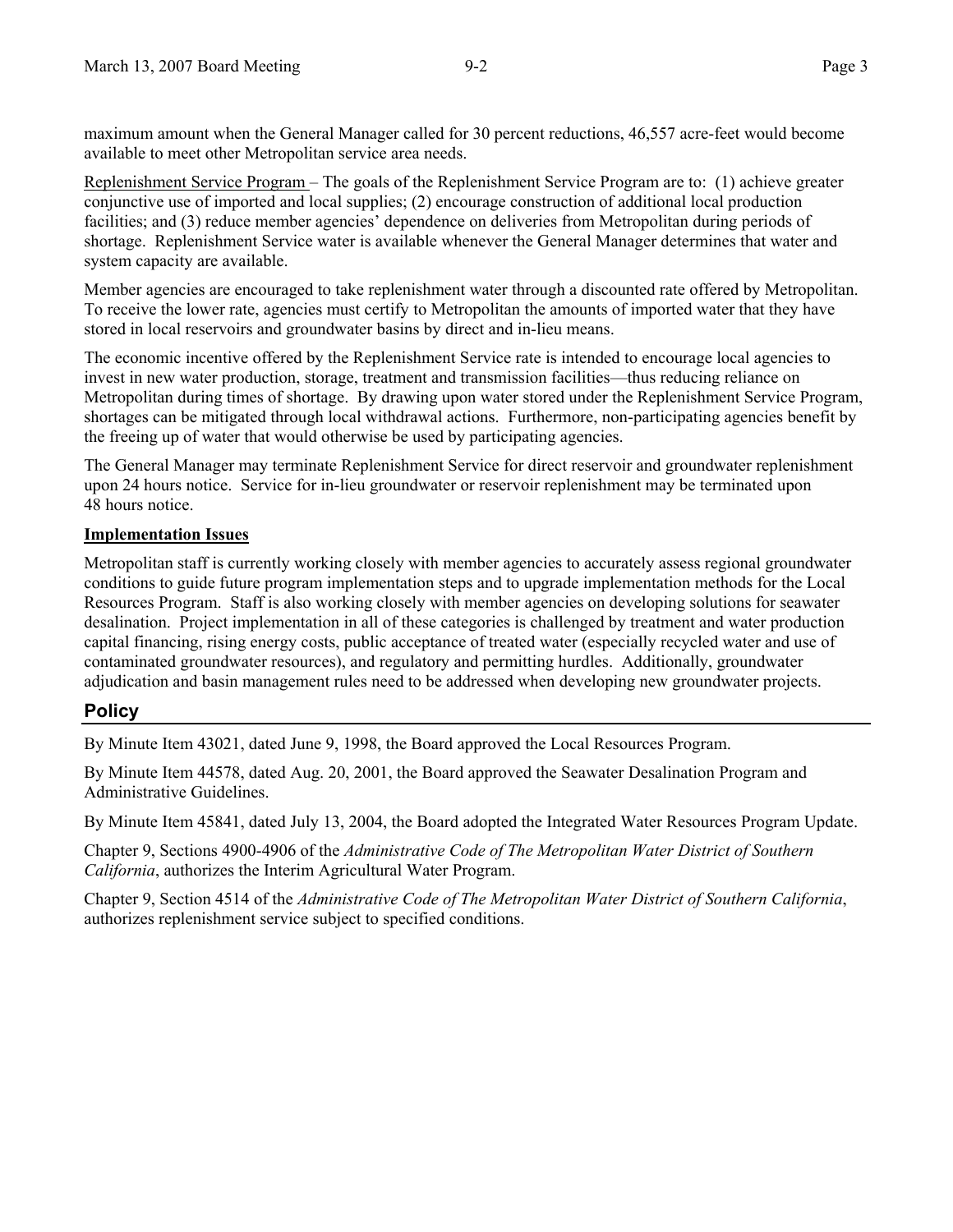# **Fiscal Impact**

None

2/16/2007 *Date* 

*for Andrew Sienkiewich Stephen N. Arakawa Manager, Water Resource Management* 

2/20/2007 Jeffrey Kightlinger *<i>General Manager Date* 

**Attachment 1 – Local Resources Program Principles** 

**Attachment 2 – Metropolitan-Assisted Local Resources Program Summary** 

**Attachment 3 – Seawater Desalination Program Administrative Guidelines** 

**Attachment 4 – Interim Agricultural Water Program Service Regulations** 

**Attachment 5 – Replenishment Service** 

BLA #4997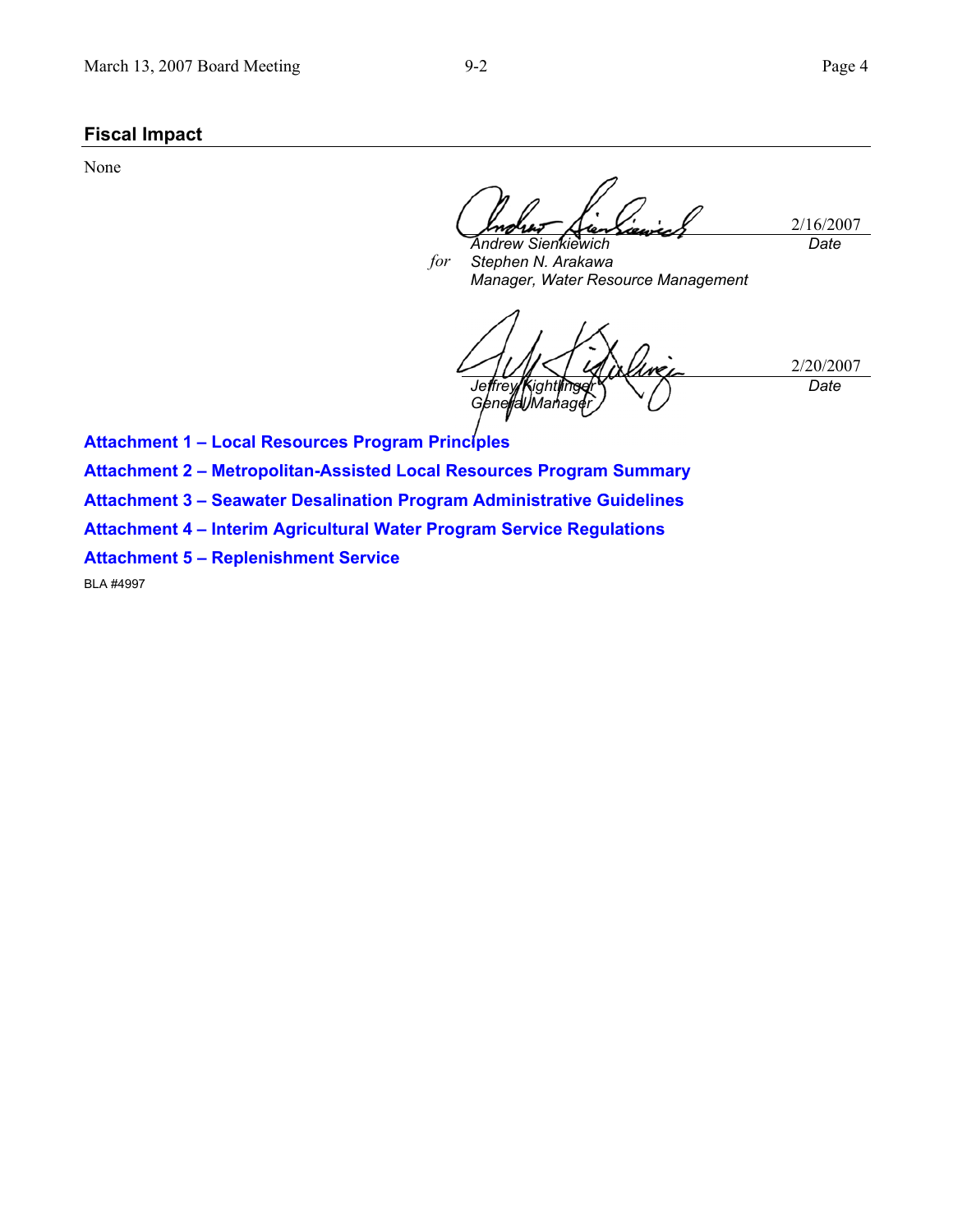#### **The Metropolitan Water District of Southern California**

#### Local Resources Program Principles

November 4, 1997

 The Rate Refinement Participants offer the following principles for consideration and approval by the Metropolitan Water District's (MWD) Board of Directors. Upon board adoption of these principles, MWD staff will work with the member agencies to develop administrative rules. A recommended set of actions and administrative rules to guide implementation of the LRP will then be forwarded to the Board for final approval.

- 1. Key goals of the proposed LRP are to:
	- a. Assist local projects that improve regional water supply reliability and avoid or defer MWD capital expenditures;
	- b. Emphasize cost-efficient participation in developing local water resources;
	- c. Schedule project production to meet periodically updated IRP local resource targets;
	- d. Minimize administrative cost and complexity;
	- e. Provide equitable project diversity at the regional level; and
	- f. Participate in local project feasibility studies within a specified budget amount.
- 2. For LRP projects that reduce future MWD capital expenditures and water supply costs, MWD will provide up to \$250 per acre-foot of production for agreement terms up to 25 years. Where project benefits are less, commensurately lower MWD contributions would be applied.
- 3. An advisory committee shall be established to evaluate applications and make recommendations on proceeding with projects based on a balanced assessment of project attributes. The purpose of the committee is to provide an objective and independent review of proposed projects. Preference will be given to projects based on the following ranking factors.
	- a. Readiness to proceed projects positioned to proceed into construction and operation on a timely basis;
	- b. Diversity of supply projects that increase the diversity of supply at the local level;
	- c. Regional water supply benefits projects that offset a demand for imported supplies or increase regional reliability during periods of shortage and/or emergencies;
	- d. Water quality benefits project water quality improvements that sustain or augment resource production;
	- e. MWD facility benefits projects that avoid, defer or reduce the cost of MWD's treatment and distributional systems;
	- f. Operational reliability and probability of success projects with secured funding, regulatory approvals, firm markets and superior operational reliability;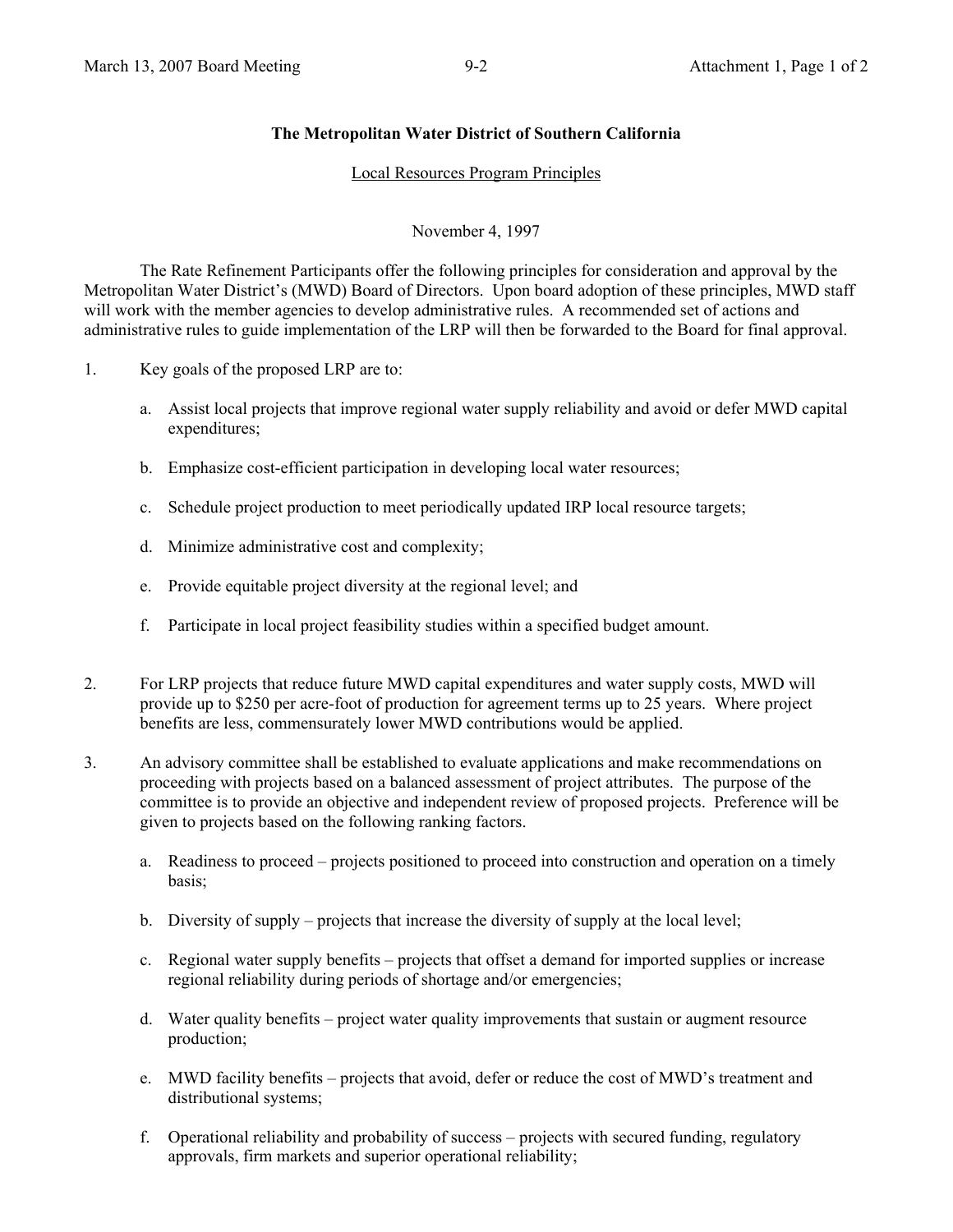- g. Increased beneficial uses projects leading the way to increased public acceptance of expanded uses; and
- h. Cost-effectiveness projects that minimize costs and maximize yield to MWD over the life of the project agreement.

MWD's Board will need to approve the weighting of these factors during adoption of the rules or upon recommendation of the advisory committee.

- 4. Project participation shall be subject to MWD Board approval.
- 5. LRP agreements shall include water production performance targets to achieve cost-efficiency and reliability production.
- 6. As a transition procedure, Groundwater Recovery Program applications received before December 1, 1997 and Local Projects Program applications received before August 1, 1995 are grandfathered and not subject to the new review process; however, agreement for these applications must be executed within 12 months of board adoption of these LRP Principles. Grandfathered applications that fail to meet the agreement execution deadline and all other applications will be evaluated under new LRP rules.
- 7. Agencies with existing temporary LRP advance conversion amendments shall have the option to convert to the final LRP under the following conditions:
	- a. Existing contract limits shall be recognized;
	- b. Projects shall not be subject to the evaluation process described in Principle #3;
	- c. The sliding scale methodology used for calculating the MWD Contribution under the temporary LRP amendments shall remain in effect permanently;
	- d. Contract shall include applicable administrative terms consistent with the final LRP; and
	- e. Production schedules shall be provided by the agencies consistent with Principle #5.

The principles outlined above are supported by the Rate Refinement Participants for consideration by Metropolitan Water District's Board of Directors.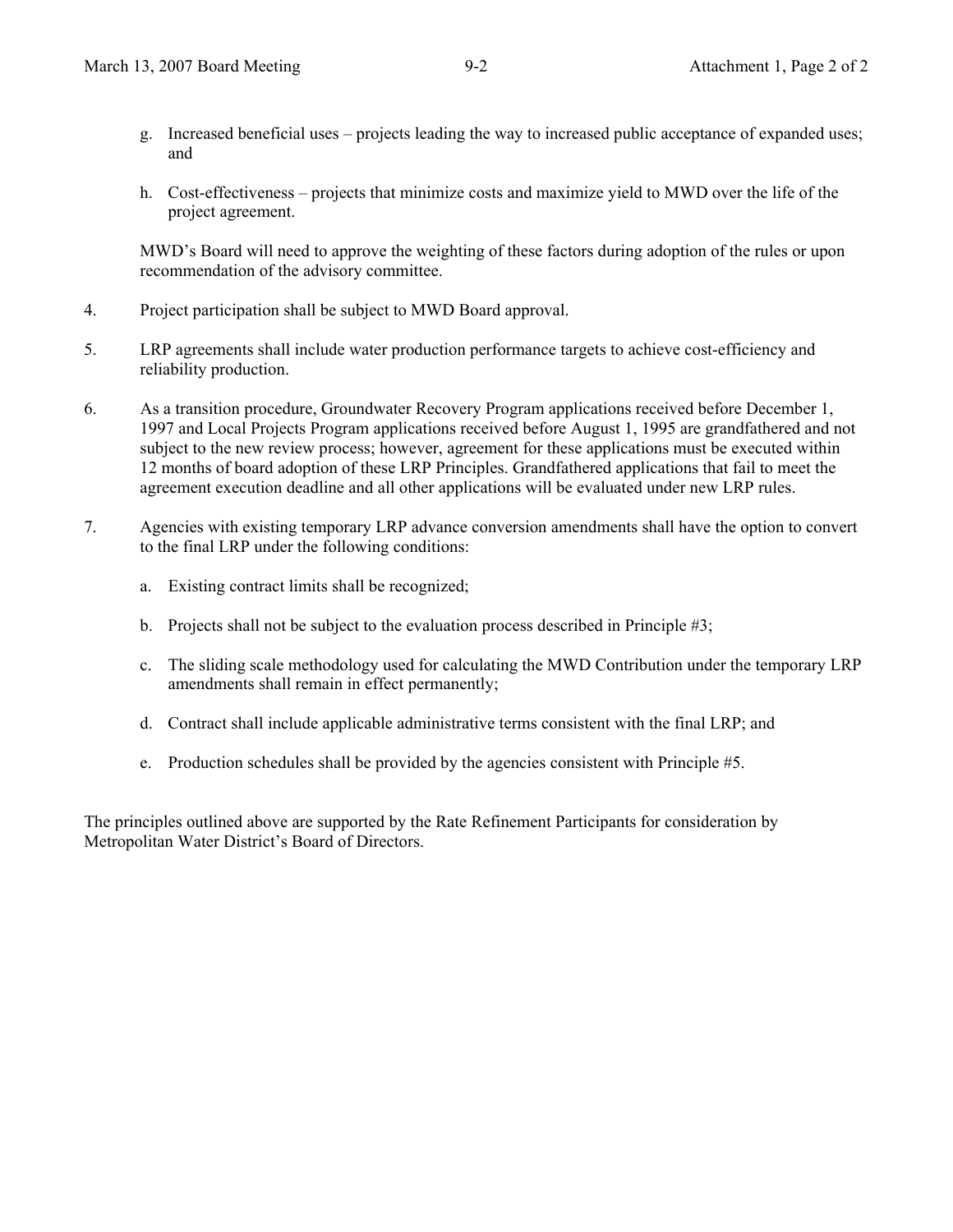|                            | <b>Recovered</b><br><b>Groundwater</b> | <b>Recycled</b><br><b>Water</b> | <b>Total</b> |
|----------------------------|----------------------------------------|---------------------------------|--------------|
| <b>Projects</b>            |                                        |                                 |              |
| <b>Active Contracts</b>    | 19                                     | 55                              | 74           |
| <b>Operating Projects</b>  | 17                                     | 44                              | 61           |
| <b>Concluded Contracts</b> | 5                                      | 7                               | 12           |
| Contract Yield (AFY)       | 87,026                                 | 280,300                         | 367,326      |
| Deliveries (AF)**          |                                        |                                 |              |
| $FY$ 06/07 to Date         | 23,206                                 | 50,524                          | 73,731       |
| FY 05/06                   | 44,478                                 | 82,058                          | 126,536      |
| Since Inception***         | 328,982                                | 868,019                         | 1,197,001    |
| Payments (\$ millions)**   |                                        |                                 |              |
| $FY$ 06/07 to Date         | \$4.5                                  | \$9.6                           | \$14.1       |
| FY 05/06                   | \$9.4                                  | \$15.9                          | \$25.3       |
| Since Inception***         | \$66.2                                 | \$163.1                         | \$229.4      |

# **Metropolitan-Assisted Local Resources Program Summary\***

\*Payments are estimated until actual costs are reconciled. Deliveries include data for inactive contracts.

\*\*Deliveries and payments are as reported through January 2007.

\*\*\*Includes programs initiated under the Local Projects Program.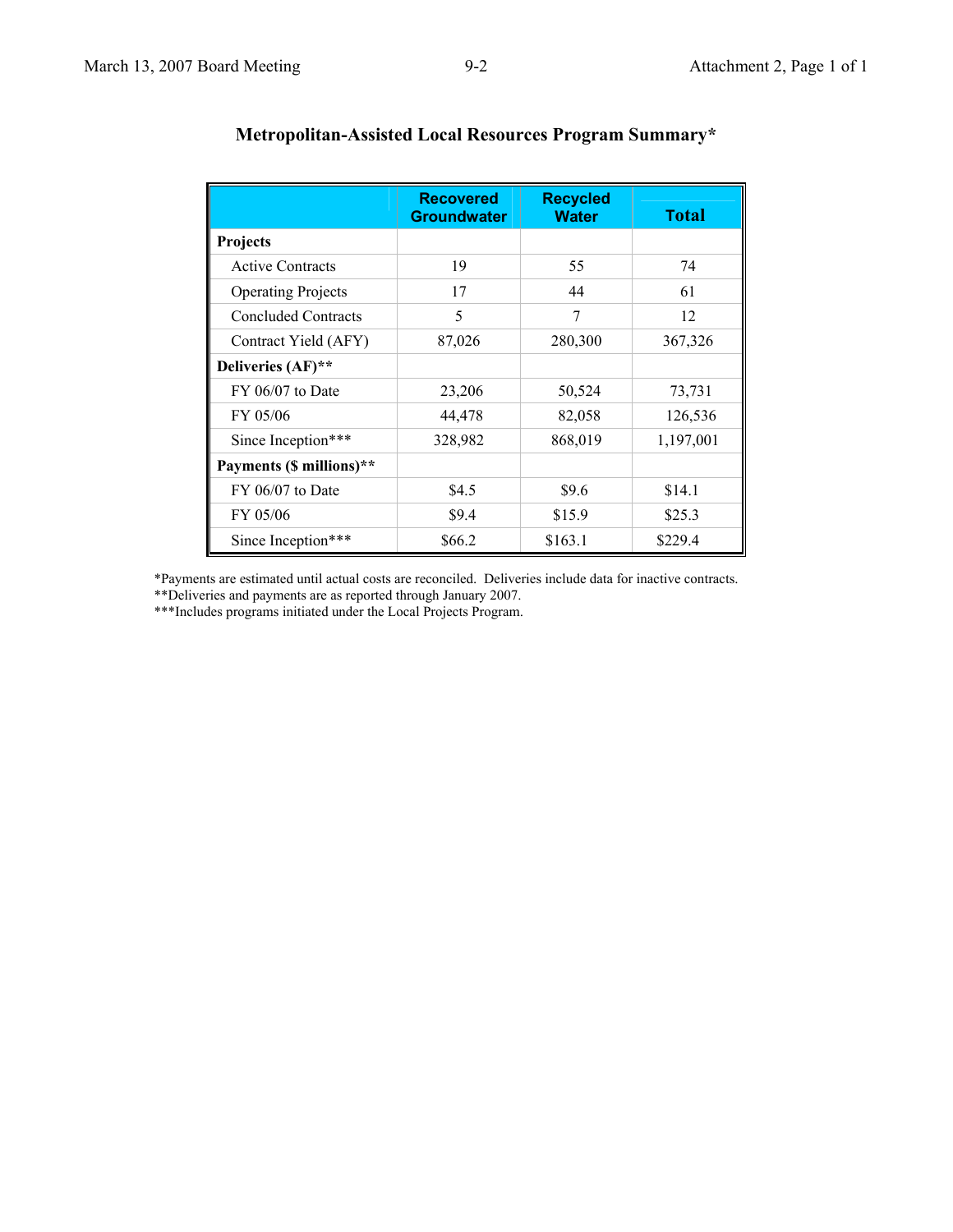# **SEAWATER DESALINATION PROGRAM ADMINISTRATIVE GUIDELINES<sup>1</sup>**

- A. Policy Principles and Action Program
- B. Integrated Resources Plan Targets
- C. Request for Proposals
- D. Evaluation and Selection Process
- E. Criteria for Review Committee Evaluation
- F. Performance Provisions
- G. California Environmental Quality Act
- H. Metropolitan Board Approval
- I. Reporting Requirements

 $\overline{a}$ 

<sup>&</sup>lt;sup>1</sup> By Minute Item 44578, dated August 20, 2001, the Board approved Administrative Guidelines for the Saltwater Desalination Program.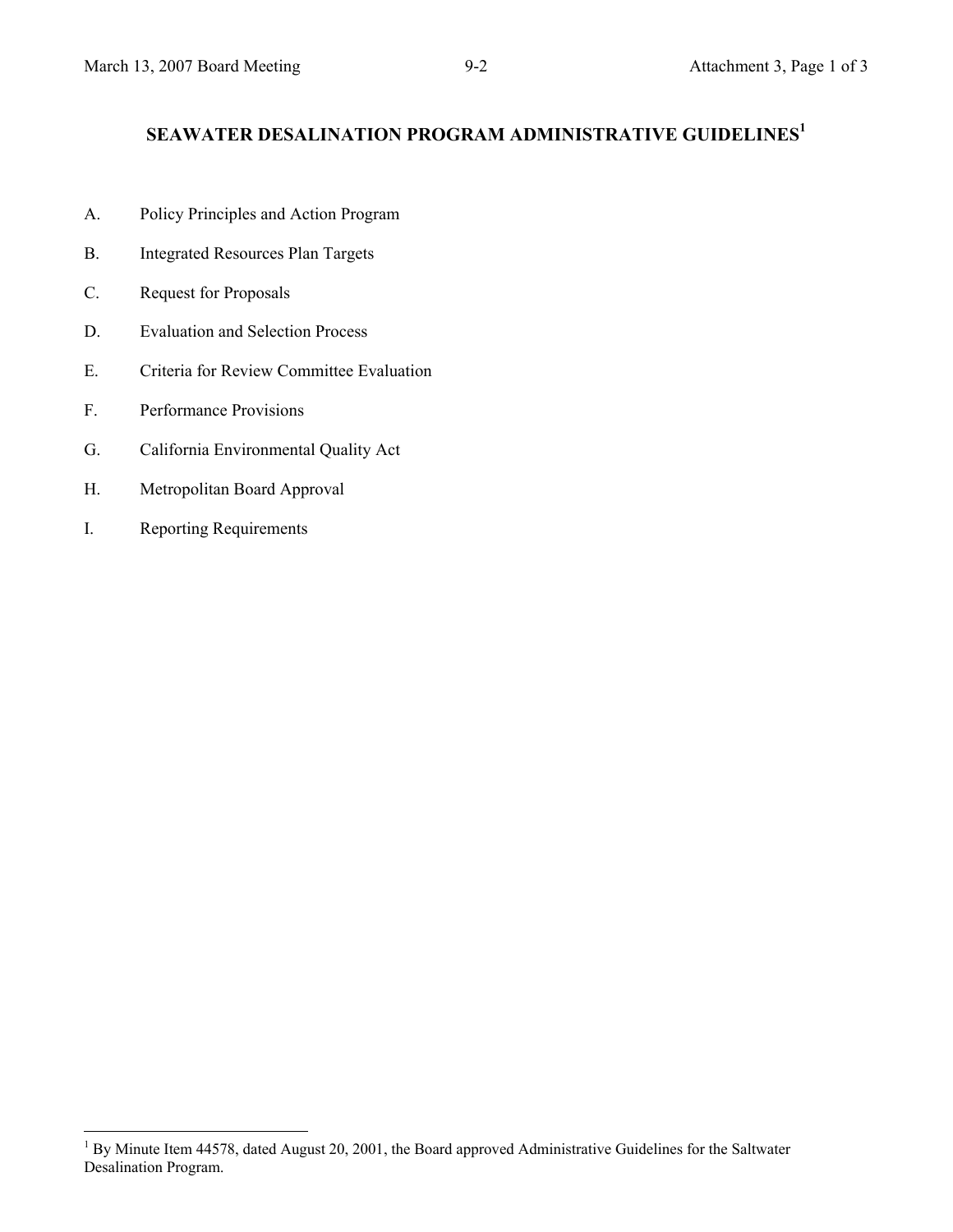# **A. Policy Principles and Action Plan**

In February 2001, Metropolitan's Board of Directors (Board) adopted policy principles which define a strategy for the development of brackish and seawater desalination. Subsequently, staff developed an action plan in May 2001 for development of seawater desalination in Metropolitan's service area. The policy principles and action plan have served as tenets for defining administrative guidelines for the development of cost-effective seawater desalination in a manner consistent with the region's overall water supply reliability needs. Key goals are:

- Assist local projects that improve regional water supply reliability and avoid or defer MWD capital expenditures;
- Emphasize cost-efficient participation in projects;
- Financial assistance to sponsoring member agencies of up to \$250 per acre-foot based on project production for agreement terms up to 25 years; and
- Schedule project production according to regional need.

Participation in specific projects would be recommended by a review committee based on its assessment of project attributes under a competitive solicitation process. The commitment to participate in each project will be subject to board approval. Agreements will include performance provisions to emphasize cost-efficiency and reliable production.

## **B. Integrated Resources Plan Targets**

Metropolitan's Integrated Resources Plan (IRP) identified goals for a diverse mix of six local and imported water resource elements optimized to meet future supply reliability in a cost-effective manner. The IRP sets initial targets for resource development that the region must achieve for water supply reliability through the year 2020.

Staff has identified a preliminary seawater desalination target for a competitive solicitation process. Program implementation, subject to board approval, would initially pursue up to 50,000 acre-feet per year of sustained production and count towards a future seawater desalination target to be established as part of the IRP update.

## **C. Request for Proposals**

Metropolitan would invite participation in the seawater desalination program through a competitive solicitation process. The program would be open to public and private water entities. Proposals for consideration must be made through and supported by a Metropolitan member agency.

It is anticipated that Metropolitan would issue a Request for Proposals (RFP) for seawater desalination development in November 2001 with proposals due at the end of the fiscal year. Respondents will be required to submit statements of interest within three months following the November 2001 issuance of the RFP. The RFP will include a summary of draft agreement items that will serve as the basis for entering into a joint participation agreement. Specific respondents that are most responsive to the RFP in their statements of interest will then be invited to submit detailed proposals. Proposals would be due at the end of the fiscal year.

## **D. Evaluation and Selection Process**

Statements of interest and proposals will be objectively evaluated by a review committee to identify a project or mix of projects that best meets the region's needs and provides the best return on investment consistent with the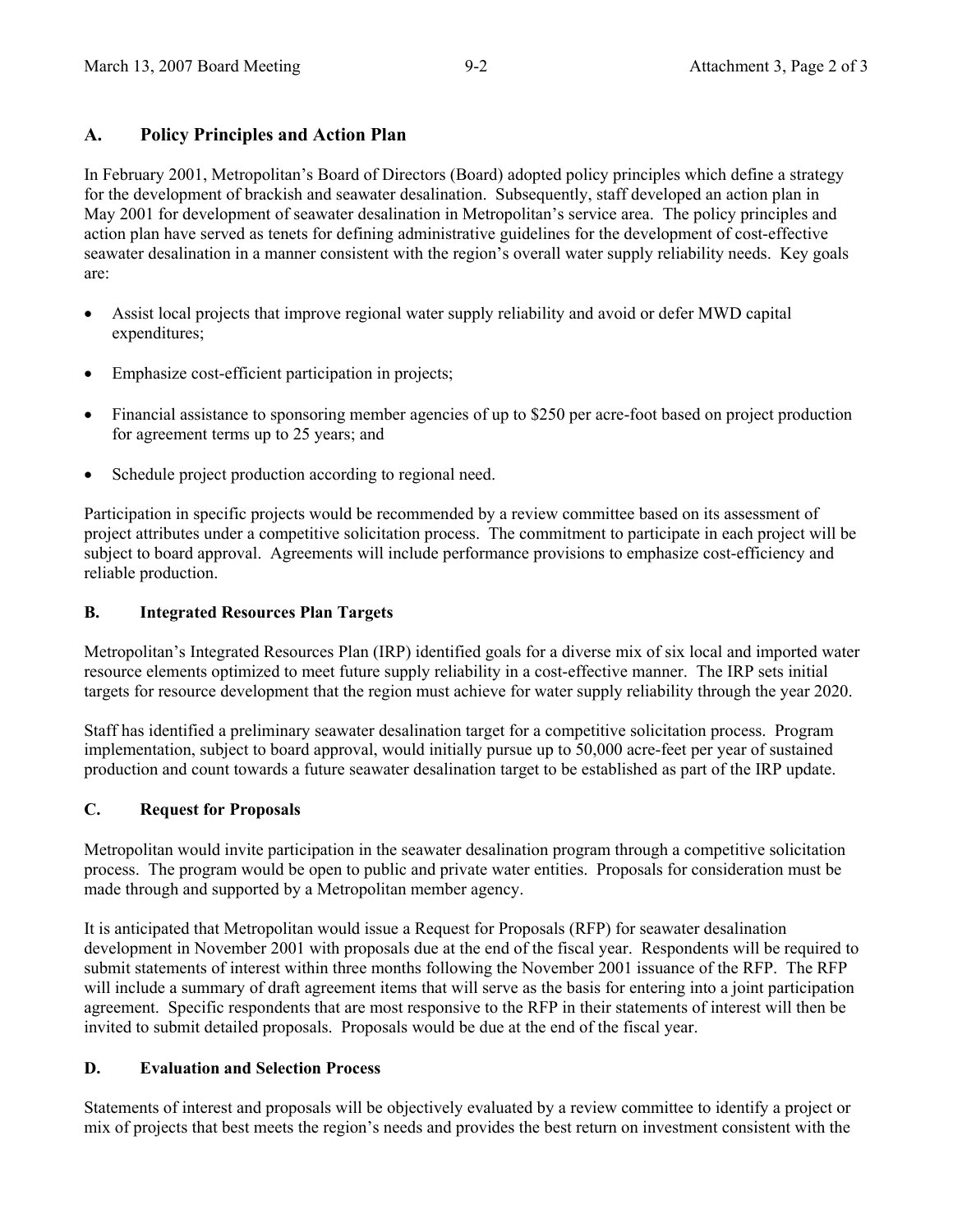RFP. The committee would have the discretion to recommend a project mix that meets more or less than the targeted production amounts.

# **E. Criteria for Review Committee Evaluation**

Project sponsors will be invited to submit proposals for evaluation by the review committee using criteria that may include but is not limited to the following:

- Regional water supply benefits
- Regional MWD facility benefits
- Cost to Metropolitan
- Operational reliability
- Project feasibility

Weighting for each ranking factor will be developed and provided in the RFP based on current water resource planning objectives. The review committee may apply its judgment in recommending a project or mix of projects that best serve the region. For each specified criterion, comment and scoring guidelines would be provided to the review committee to assist in evaluating project proposals and preparing written comments.

## **F. Performance Provisions**

Performance provisions would be incorporated into all seawater desalination agreements. These provisions would allow Metropolitan to adjust or withdraw financial commitments to projects that fail to meet development and production targets. Key milestones include start of construction, start of production and minimum production targets at specified periods throughout the term of the agreement. Failure to meet the performance provisions would result in adjustments to the amount of production Metropolitan would support and in extreme cases, withdrawal of Metropolitan's financial commitment to the project.

## **G. California Environmental Quality Act**

Project sponsors would be responsible for developing environmental documentation, in compliance with the California Environmental Quality Act (CEQA), associated with their proposed projects. Metropolitan would function as a Responsible Agency, as defined by CEQA, for such projects due to its financial contribution to proposed seawater desalination projects. Metropolitan's Board would be required to review and consider information contained in each prospective project's environmental documentation prior to approving Metropolitan's participation in that project.

## **H. Metropolitan Board Approval**

Staff would report the review committee's findings by September 2002 and seek board approval to proceed with the shortlisted projects under the RFP and finalize agreement terms. Projects would then be submitted to the Board for approval on an individual project basis upon completion of environmental documentation. It is estimated that proposal review and agreement negotiations would take about a year to complete followed by up to three years of detailed design and construction. Based on this preliminary schedule, project production could occur by 2007. A deadline date for executing agreements will be established after which project proponents would have to resubmit their project proposals to subsequent RFPs in order to be considered for participation.

## **I. Reporting Requirements**

To help streamline the Board's agenda, quarterly progress reports and updates will be made to the Board's Water Planning, Quality and Resources Committee.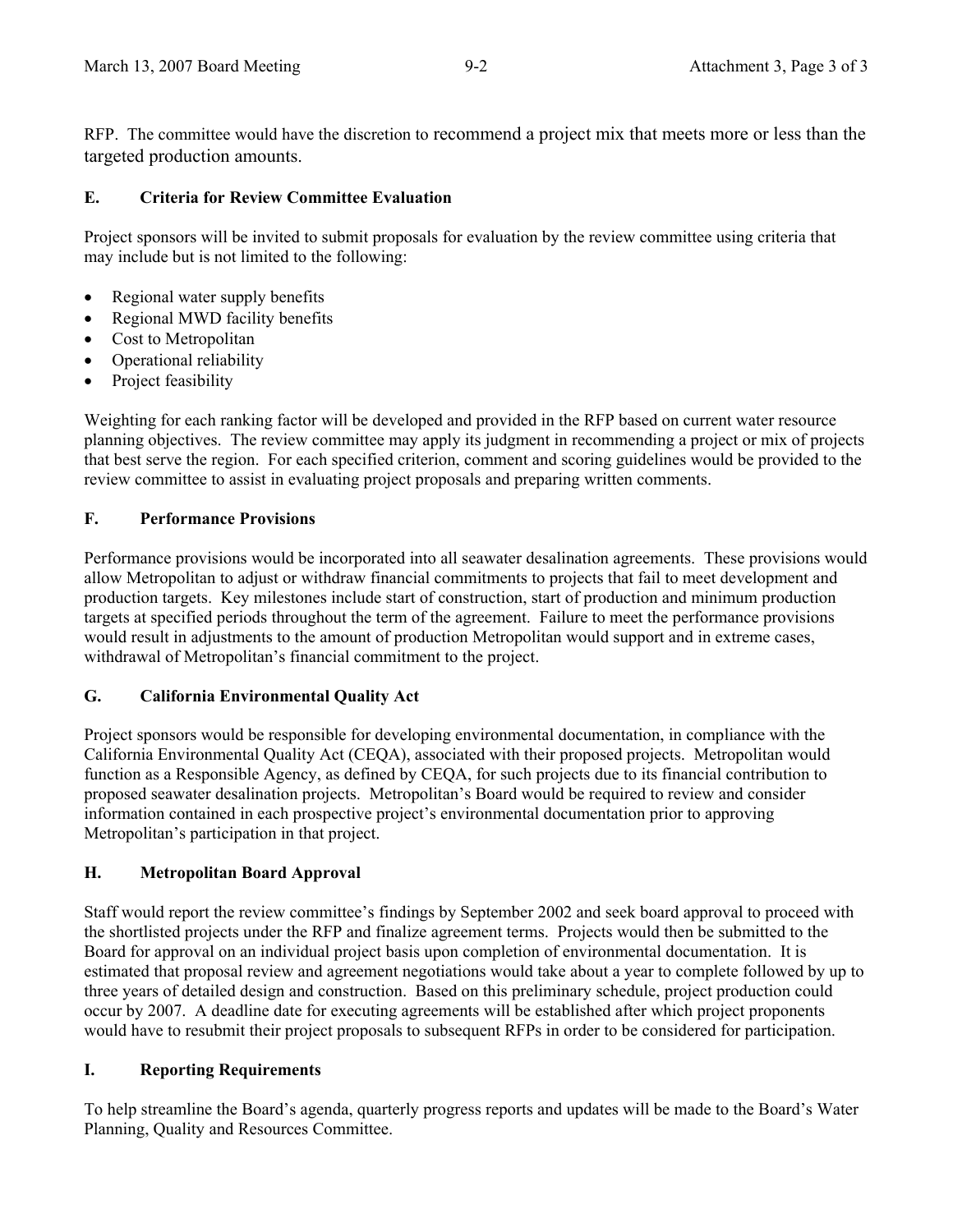# **Interim Agricultural Water Program Service Regulations1**

Sec.

- 4900. Interim Agricultural Water Program Term
- 4901. Maximum Amount of Annual Water Deliveries
- 4902. Member Public Agency Certifications
- 4903. Program Review
- 4904. Member Public Agency Plan to Meet Mandatory Cuts to Interim Agricultural Water Program
- 4905. Interim Agricultural Water Program Reductions During a Shortage
- 4906. Agencies to Pass Through Entire Interim Agricultural Water Program Discount

#### **§ 4900. Interim Agricultural Water Program Term.**

The Interim Agricultural Water Program (Program) is an interim program for service of water for agricultural purposes as described in Section 4106 and shall be governed by the Metropolitan Water District Act, this Chapter 9 and other applicable provisions of this Division IV.

#### **§ 4901. Maximum Amount of Annual Water Deliveries.**

The maximum amount of water delivered annually under the Program available to each member public Agency under the Program is as follows:

| <b>Member Public Agency</b>           | <b>Maximum Annual Amount of Interim Agricultural Water</b><br><b>Program Discount Water Member Public Agency May</b><br><b>Purchase (acre-feet)</b> |
|---------------------------------------|-----------------------------------------------------------------------------------------------------------------------------------------------------|
| Anaheim                               | 115                                                                                                                                                 |
| Calleguas MWD                         | 7,164                                                                                                                                               |
| <b>Inland Empire Utilities Agency</b> | 122                                                                                                                                                 |
| Eastern MWD                           | 6,761                                                                                                                                               |
| <b>Fullerton</b>                      | 60                                                                                                                                                  |
| Las Virgenes MWD                      | 207                                                                                                                                                 |
| MWD of Orange County                  | 7,657                                                                                                                                               |
| San Diego CWA                         | 100.459                                                                                                                                             |
| Three Valleys MWD                     | 106                                                                                                                                                 |
| Torrance                              | 22                                                                                                                                                  |
| West Basin MWD                        | 170                                                                                                                                                 |
| Western MWD                           | 32,347                                                                                                                                              |
| Total                                 | 155,190                                                                                                                                             |

## **§ 4902. Member Public Agency Certification**

 $\overline{a}$ 

 Member Public Agencies shall provide monthly interim Agricultural Water Program certifications in conformance with Section 4507.

<sup>&</sup>lt;sup>1</sup> The Metropolitan Water District Administrative Code, Sections 4900-4906.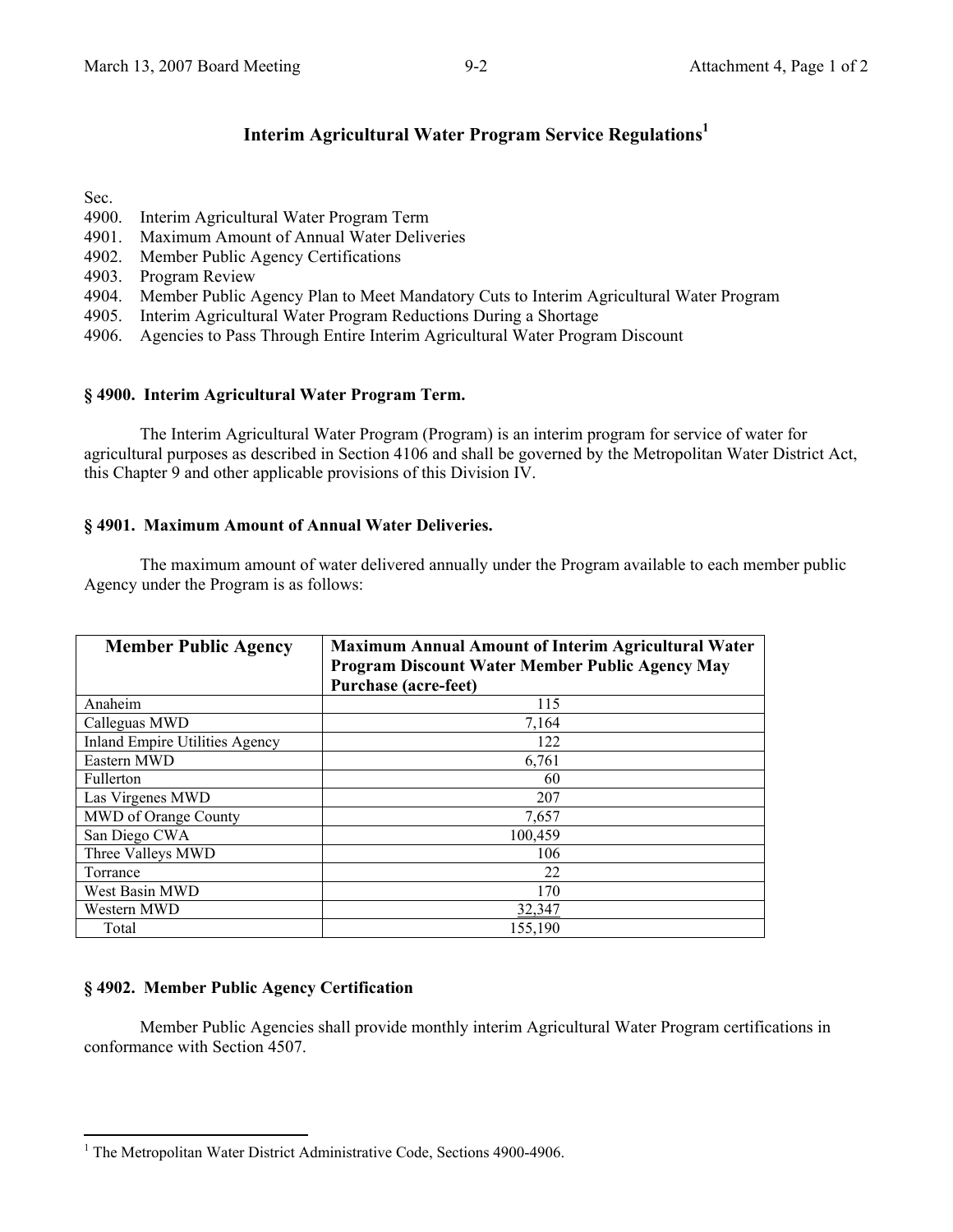#### **§ 4903. Program Reviews.**

 The Program will be reviewed by Metropolitan at the end of each fiscal year in accordance with Section 4507. Member public agencies shall provide to Metropolitan the following monthly information: (1) total water use, (2) Metropolitan deliveries, (3) local water use, (4) Metropolitan deliveries to agriculture for Interim Agricultural Water Program purposes and any other information the General Manager deems necessary to complete the review. Reviews may be provided sooner or more frequently if requested by the member public agency or Metropolitan.

#### **§ 4904. Member Public Agency Plan to Meet Mandatory Cuts to Interim Agricultural Water Program.**

On or before November 30, 1994, each member public agency which plans to participate in the Program shall submit a written plan to Metropolitan showing how it will meet the mandatory cuts to Interim Agricultural Program during a shortage. The plan shall describe the member agency's drought management strategy and how it plans to either cut back Interim Agricultural Water Program water or use local resources to supply agriculture being supplied by Interim Agricultural Water Program water during a shortage.

#### **§ 4905. Interim Agricultural Water Program Reductions During a Shortage.**

 Should a supply shortage occur, the General Manager may exercise discretion to reduce Interim Agricultural Water Program deliveries up to 30 percent prior to imposing any mandatory allocation under the Water Surplus and Drought Management Plan.

 As soon as practical after the General Manager makes a determination to reduce or interrupt delivery of water for Interim Agricultural Water Program service, the General Manager shall give written notice of such determination to affected member public agencies.

#### **§ 4906. Agencies to Pass Through Entire Interim Agricultural Water Program Discount**

 The member public agency shall pass the entire Interim Agricultural Water Program discount through to its subagencies, and shall use its best efforts to assure that its subagencies pass the entire discount through to the Interim Agricultural Water Program user.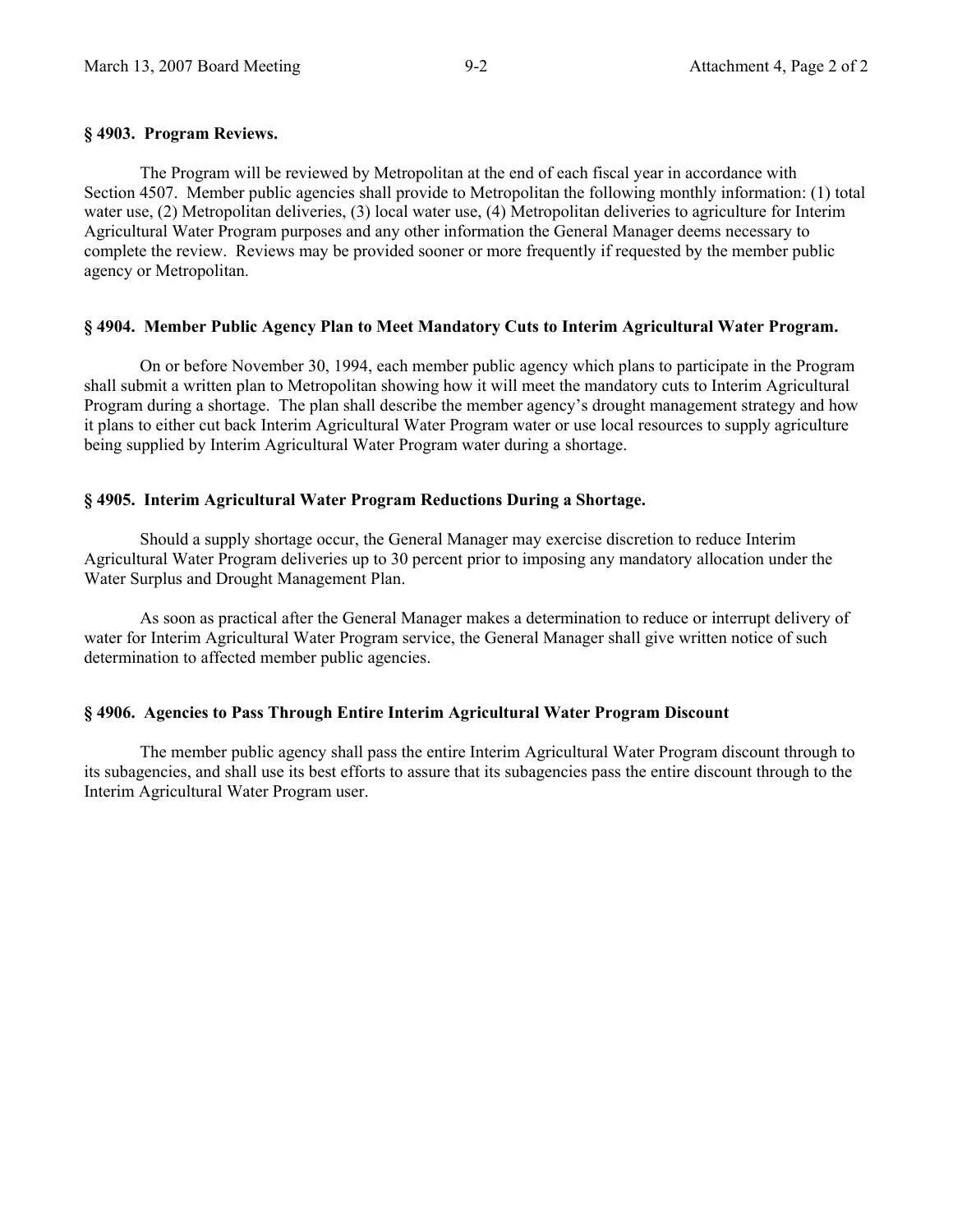#### **Replenishment Service**

#### **§ 4514. Replenishment Service.<sup>1</sup>**

- (a) General The goals of the Replenishment Service program are to:
	- 1. Achieve greater conjunctive use of imported and local supplies.
	- 2. Encourage construction of additional local production facilities.
	- 3. Reduce member agencies' dependence on deliveries from Metropolitan during periods of shortage.

Member agencies are encouraged to take replenishment water through a discounted rate offered by Metropolitan. This economic incentive encourages local agencies to invest in new water production, storage, treatment and transmission facilities, or to fully utilize existing facilities. These facilities are needed to augment local agencies' capability to produce local water, as well as store imported water purchased from Metropolitan during periods of abundance.

To receive the lower rates, agencies must certify to Metropolitan the amounts of imported water that they have stored in local reservoirs and groundwater basins by direct and in-lieu means. Certification forms are provided to agencies to assist in their calculations and standardize the certifications. Agencies shall comply with the administrative procedures as set forth in the most current Replenishment Service Handbook, as amended from time to time by the General Manager, to receive the Replenishment Service rate on water purchased from Metropolitan.

(b) Storage types – Replenishment Service water shall be stored for long-term storage. Long-term storage is that water delivered by Metropolitan to a member public agency or subagency for storage, by direct or in-lieu methods, beyond a 12-month period. Under this concept, total annual purchases from Metropolitan increase by the amount of Replenishment Service water purchased. Water that an agency leaves in storage to replace groundwater overdraft in any previous drought year when Replenishment Service was declared unavailable is considered long-term storage.

(c) Normal Period of Availability – Replenishment Service water service shall be available between July 1 through June 30 whenever and so long as the General Manager determines that water and system capacity are available. If required for Metropolitan's system regulation, groundwater replenishment by spreading or injecting or water deliveries/sales pursuant to any storage or operating agreement, may be offered to specific member public agencies during any time of the year at the Replenishment Service rate at the General Manager's discretion. If an agency should take Replenishment Service water when it is deemed not available by the General Manager then it shall pay the rates for that water set forth in Section  $4401(a)(1)$ . With respect to service for direct reservoir replenishment and for groundwater replenishment by spreading or injecting, service availability may be activated or terminated immediately upon notice by the General Manager to affected member public agencies. With respect to service for in-lieu groundwater replenishment or in-lieu reservoir replenishment, service availability may be activated upon notice to the member public agencies and terminated upon 48 hours notice to the member public agencies.

(d) Certification – Member public agencies may receive Replenishment Service only upon filing of the required certification specified in Section 4507. All certifications as to the storage of water Replenishment Service must be on forms provided by the District or in electronic format acceptable to the District. Receipt of a certification electronically by computer modem or otherwise shall be considered identical to receipt of a written

 $\overline{a}$ 

<sup>&</sup>lt;sup>1</sup> The Metropolitan Water District Administrative Code, Section 4514.